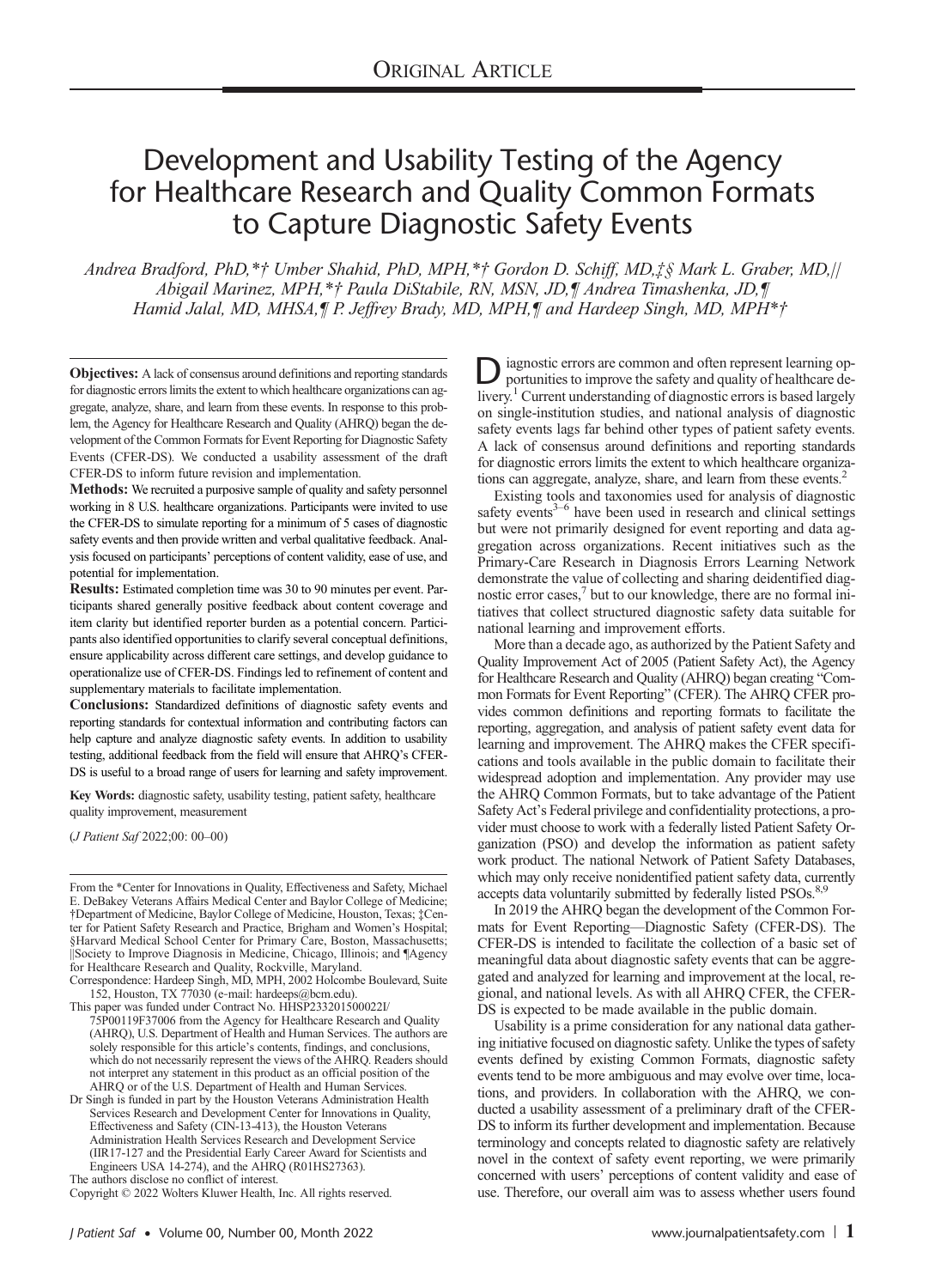the CFER-DS items valid, appropriate in scope, and adequate to the task of encoding details of diagnostic safety events. We also explored users' perceptions of feasibility and potential for adoption by healthcare organizations.

# **METHODS**

### Rationale and Overview

Prior studies have evaluated the content and usability of previously developed Common Formats using various qualitative and quantitative methods.<sup>10–13</sup> Qualitative methods, such as interviews and focus groups, have been used to evaluate other safety event reporting systems.14–<sup>16</sup> Structured items should be able to capture the dynamic complexity of diagnostic safety events but also be easily understood by the range of individuals who capture these events. We thus assessed the usability and validity of the CFER-DS by soliciting feedback from quality and safety personnel in U.S. healthcare organizations.

Participants were invited to use the CFER-DS to simulate reporting for a minimum of 5 diagnostic safety events. To protect the privacy and confidentiality of patients and providers, we collected information on user experiences with completion of the CFER-DS but did not collect information about the events themselves. The first author's institution served as the coordinating site and housed the evaluation team who were primarily responsible for developing evaluation procedures, interviewing participants, and collecting and analyzing data. All procedures were approved by the institutional review board at the coordinating institution and conducted between August 2020 and December 2020.

### Initial Draft of the CFER-DS

The draft of the CFER-DS adapted items from previously developed Common Formats and from 2 existing frameworks for conceptualizing diagnostic errors, the Safer Dx Framework<sup>17</sup> and the Diagnostic Evaluation and Education Research taxonomy.<sup>4,5</sup> The draft was revised with input from 3 subject matter experts (M.G., G.D.S., H.S.) with extensive experience in measurement and classification of diagnostic errors. The CFER-DS also offers a definition of a diagnostic safety event using concepts proposed in 2 prior diagnostic error definitions (one by the National Academy of Medicine,<sup>1</sup> and the other by  $\text{Sing}h^{18}$ ), as follows:

Diagnostic safety event: one or both of the following occurred, whether or not the patient was harmed:

- •Delayed, wrong, or missed diagnosis: There were one or more missed opportunities to pursue or identify an accurate and timely diagnosis (or other explanation) of the patient's health problem(s) based on the information that existed at the time.
- •Diagnosis not communicated to patient: An accurate diagnosis (or other explanation) of the patient's health problem(s) was available, but it was not communicated to the patient (includes the patient's representative or family as applicable).

The test version of the CFER-DS was a paper form with 2 main components: a brief narrative report designed to be completed by a clinician with knowledge of the event and a series of structured items with multiple choice, yes/no answer choices, and/or freetext fields to capture detailed aspects of the event. Only the "form" version of the CFER-DS was subjected to usability testing, so participants experienced it as a questionnaire or survey tool.

#### Site Recruitment

We recruited a purposive sample of personnel from 8 U.S. healthcare organizations to provide feedback about the usability of the CFER-DS and potential for implementation. Participants held operational roles in their organizations, had expertise in healthcare quality and safety, and were involved in local and/or national organizational initiatives in quality and safety. Participants were encouraged to consult other team members from the same organization at their discretion.

#### Procedure

All evaluation procedures were conducted remotely. First, participants attended a teleconference during which they were oriented to the purpose of the project and the data collection procedures. The evaluation team then emailed an electronic copy of the draft CFER-DS to each participant. Participants were asked to complete the CFER-DS to simulate event reporting for 5 cases of diagnostic safety events that were familiar to them (e.g., events that occurred at their organizations, published or hypothetical events) and to email written feedback within approximately 4 weeks. The evaluation team held an interim "office hours" teleconference to answer questions while sites worked with the CFER-DS. Finally, participants engaged in individual postcompletion interviews with the evaluation team to follow up on written feedback and answer additional questions about usability and feasibility.

### Data Collection

We developed a semistructured interview guide for postcompletion interviews that included questions about usability; the design, content, and sequence of items; and future implementation prospects. A qualitative methodologist (U.S.) led the postcompletion interviews; other members of the team took notes and occasionally prompted for elaboration or clarification. Interviews were scheduled for 1 hour, and participants were invited to include colleagues from their respective organizations as desired. We also developed a structured usability questionnaire to solicit multiple choice and open-ended feedback on ease of completion, burden, item clarity and flow, overall length, and importance of items. Finally, we invited participants to make comments and suggested revisions directly on a blank electronic copy of theCFER-DS (formatted in Microsoft Word). Thus, our evaluation data comprised participants' written feedback and our team's notes from the interviews and office-hour calls. Participants were reminded to maintain privacy and confidentiality of involved patients and providers, and no protected health information or other case details were disclosed during data collection.

### Data Analysis

The interviewer conducted the initial data analysis by reviewing all team members' notes, responses to the usability questionnaire, and participants' annotations to the CFER-DS and creating a preadsheet to categorize the detailed feedback from each participant (deidentified). The evaluation team met on multiple occasions to review and discuss participant feedback before sharing it with AHRQ. Frequently occurring issues, usability-related hemes, and conceptual/definitional issues were captured in writng and are summarized in the following section. Separately, we consulted a psychometrician with expertise in survey design to comment on the design, clarity, and usability of the CFER-DS. The psychometrician was briefed on our methodology and on key themes from participants' feedback.

### RESULTS

## **Participants**

Participants were located in the northeastern, southern, midwestern, and western regions of the United States. Participants